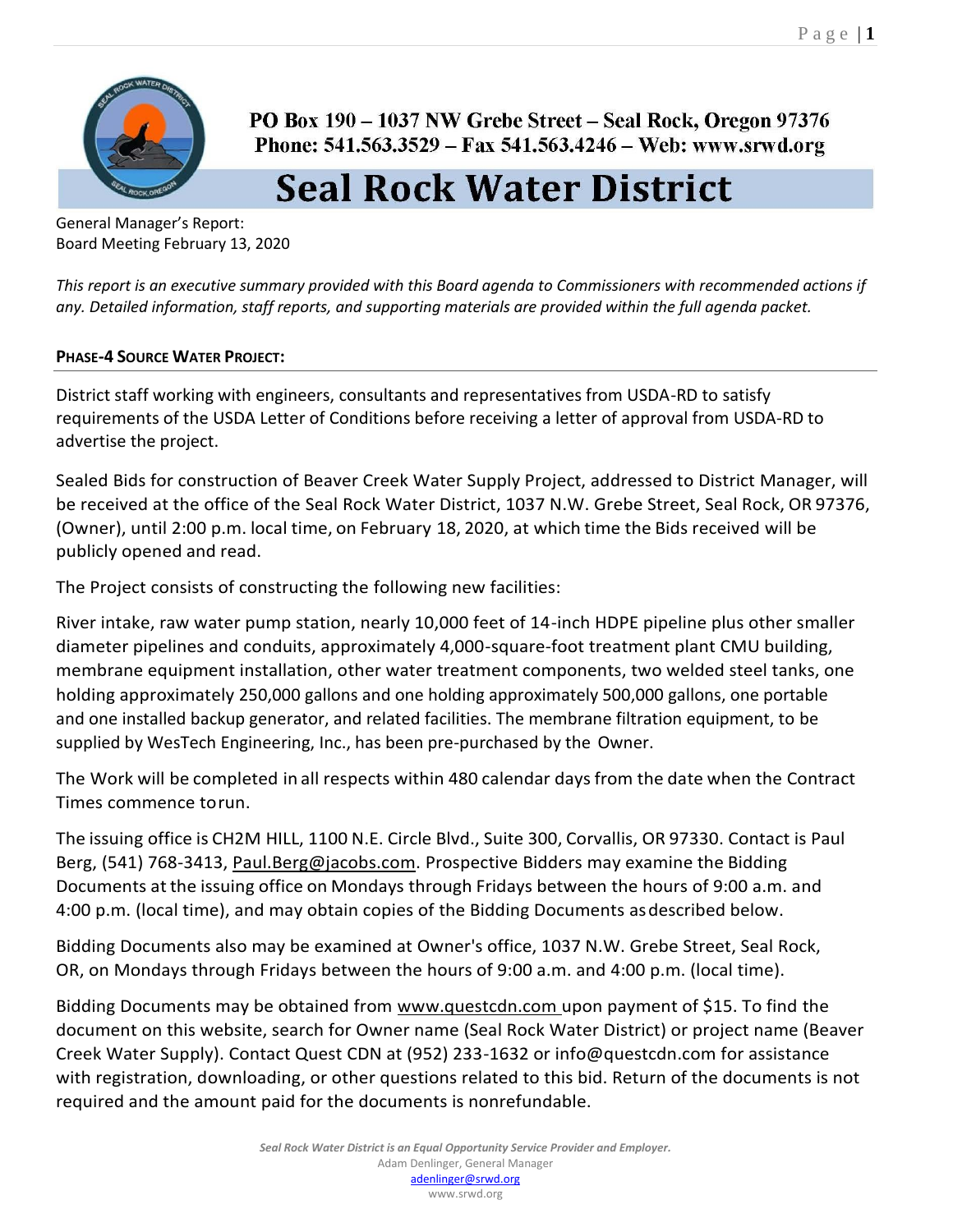Each Bid must be submitted on the prescribed Bid Form and accompanied by Bid security as prescribed in the Instructions to Bidders. The Successful Bidder will be required to furnish the additional bond(s) and insurance prescribed in the Bidding Documents. Prior to submission of its Bid, Bidder shall be registered with the Oregon Construction Contractors Board. In order to submit a Bid, Bidders shall comply with the requirements listed in the Instructions to Bidders.

Bidders shall be qualified in accordance with the applicable parts of ORS 279C.430 through ORS 279C.450 in order to submit a Bid. It is anticipated that asbestos will be encountered during the Project. The requirements of ORS 468A.700 through ORS 468A.760 shall apply.

No Bid will be received or considered by Owner unless the Bid contains, or is accompanied by, a statement by Bidder that Bidder accepts prevailing wage rate provisions required by ORS 40 USC 276a.

Contractors can schedule to visit the Site by contacting Adam Denlinger, telephone (541) 563-4447.

Attendance at a pre-bid conference will be a mandatory requirement ofsubmitting a Bid for this Project. The mandatory pre-bid conference will be held at 10:30 a.m. local time on January 23, 2020, at Owner's office, 1037 N.W. Grebe Street, Seal Rock, OR. Refer to Instructions to Biddersfor additional information.

Owner's right is reserved to reject all Bids or any Bid not conforming to the intent and purpose of the Bidding Documents.

Section 746 of Title VII of the Consolidated Appropriations Act of 2017 (Division A - Agriculture, Rural Development, Food and Drug Administration, and Related Agencies Appropriations Act, 2017) and subsequent statutes mandating domestic preference applies an American Iron and Steel requirement to this project. All listed iron and steel products used in this project must be produced in the United States. The term "iron and steel products" means the following products made primarily of iron or steel: lined or unlined pipes and fittings, manhole covers and other municipal castings, hydrants, tanks, flanges, pipe clamps and restraints, valves, structural steel, reinforced precast concrete, and construction materials.

Phase-4 improvements project continues to move forward with several critical path tasks currently in progress:

- Staff continues working with representatives from USDA-RD, the District's finance consultant, and Bond Counsel in preparation for Phase-4 interim financing.
- On December 17<sup>th</sup> the district received authorization to advertise for bids from USDA-RD.
- Project was advertised electronically on December 18<sup>th</sup> through QuestCDN and so far, a total of 3prime bidders has pulled contract documents.
- Mandatory pre-bid conference was held on January 23<sup>rd</sup> a total of 16-Prime contractors attended the meeting. District staff and engineer provided a tour of project sites and responded to several questions.
- Staff and engineers worked to develop Addendum No. 1 to address several questions from contractors related to the project.
- Project was also advertised through the Daily Journal of Commerce (DJC) on January 8<sup>th</sup>.